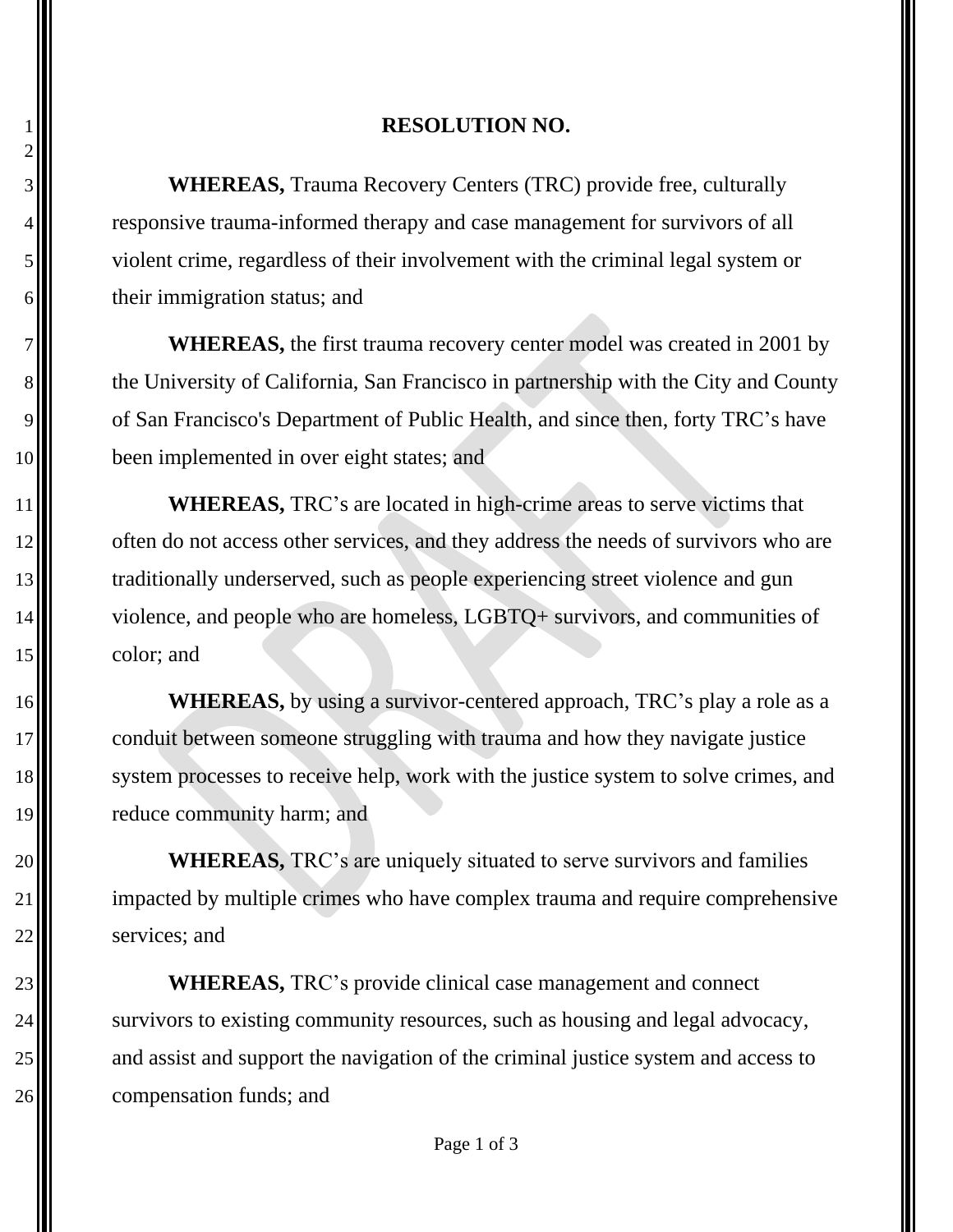**WHEREAS,** by providing trauma-informed clinical therapy to individuals, 28  $\parallel$  groups, and families, TRC's are a critical way to end cycles of trauma and improve || public safety; and

 **WHEREAS,** four out of ten Texans have been a victim of a crime in the past ten years, but among those impacted by violence, less than one in ten received victims' compensation; and

 **WHEREAS,** a TRC would enable victims of violence to access help that  $\blacksquare$  does not exist in our city, provide a far more cost-effective method as compared to  $\blacksquare$  spending more funds on the criminal justice system, and be more likely to address 36 the root causes of violence; and

 **WHEREAS,** each hour of TRC-care costs about a third less than usual care, 38 twice as many clients assisted by a TRC used mental health services, and nine out 39  $\blacksquare$  of ten clients felt better emotionally after being served by a TRC; and

 **WHEREAS,** the Austin City-Community Reimagining Public Safety Task **Force 2021 Mid-Year Recommendations include the creation of a TRC; and** 

 **WHEREAS,** the Imagine Austin Comprehensive Plan aims to provide 43. access to primary, preventive health, trauma, specialty, and urgent care; and

 **WHEREAS,** Council's Strategic Direction 2023, Health and Environment Strategic Outcome, promotes a sustainable environment to live a healthy life, both physically and mentally; **NOW, THEREFORE,**

## **BE IT RESOLVED BY THE CITY COUNCIL OF THE CITY OF AUSTIN:**

48  $\parallel$  The City Manager is directed to examine models and examples of TRC's across the country and to provide options and recommendations regarding: